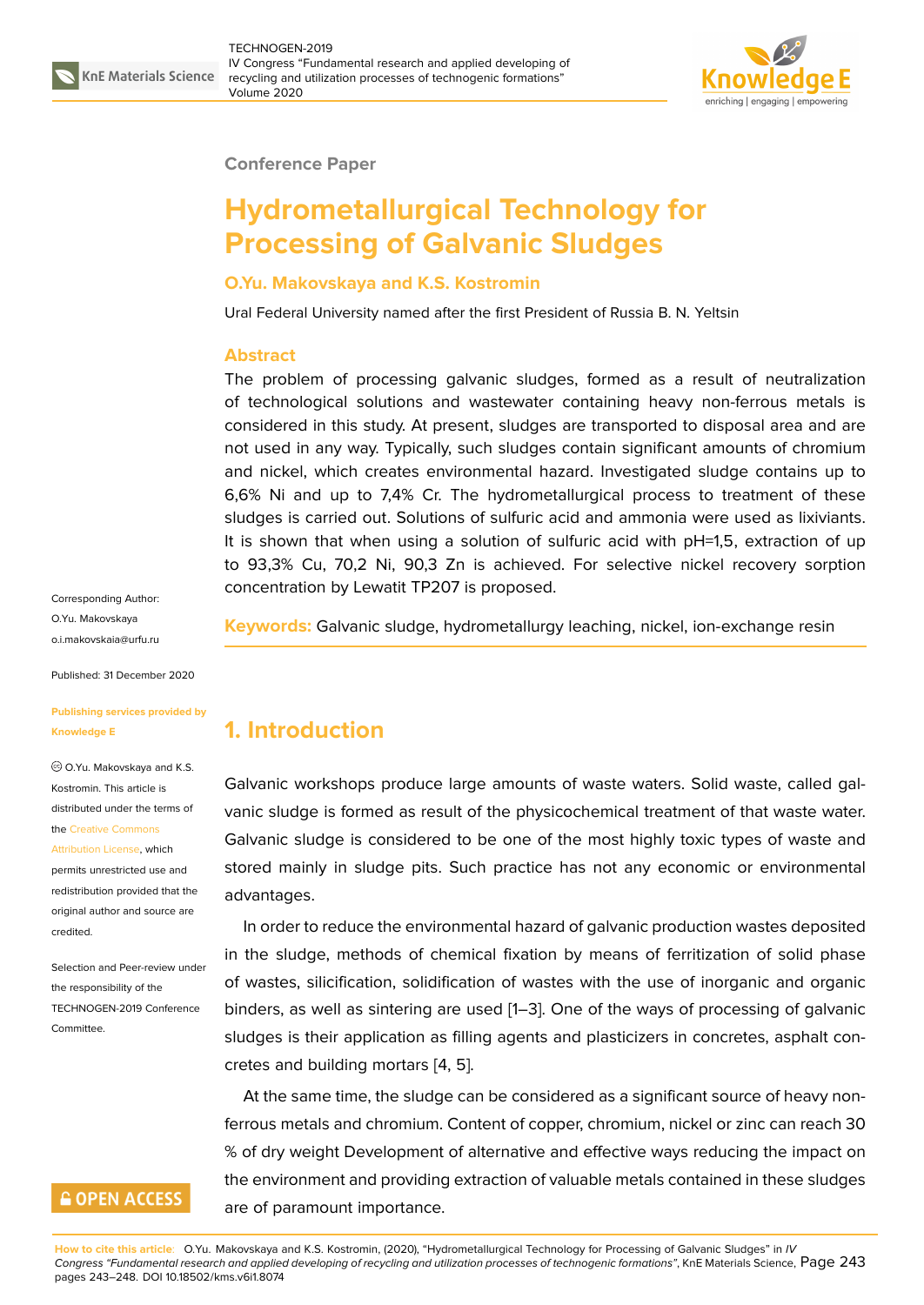Considerable variations in sludge composition create additional difficulties for the development of a comprehensive sludge treatment scheme. The most expedient way to process such complex raw material is hydrometallurgical, providing selective extraction of non-ferrous metals.

### **2. Experimental**

Sludge produced by nickel-plating/chrome-plating units has been studied. Sludge samples were taken from different points of the sludge storage facility and have noticeable variations in the composition (Table 1), so the samples taken for the study were averaged. The phase composition of the sludge is represented by the following compounds:  $\mathsf{Ni(OH)}_2$ , Zn(OH) $_2$ , Cu(OH) $_2$ , Ca(OH) $_2$ , Ca $_2\mathsf{SiO}_4$ , SiO $_2$ , Cr(OH) $_3$ . The sludge is mixed with sand due to the conditions of its placement in the sludge storage.

| Sample         | Content, % |      |      |       |      |      |      |
|----------------|------------|------|------|-------|------|------|------|
|                | Ni         | Zn   | Cu   | Pb    | Fe   | Ca   | Cr   |
| 1              | 3,97       | 1,26 | 0,82 | 0,035 | 0,58 | 0,01 | 4,71 |
| 2              | 6,98       | 1,43 | 1,14 | 0,11  | 0,64 | 1,71 | 8,02 |
| 3              | 3,88       | 1,73 | 1,03 | 0,25  | 0,81 | 0,84 | 2,11 |
| $\overline{4}$ | 3,46       | 1,65 | 0,93 | 0,21  | 0,74 | 2,19 | 1,81 |
| 5              | 7,06       | 1,94 | 1,55 | 0,23  | 0,98 | 1,21 | 7,11 |
| Average sample | 6,64       | 1,33 | 1,06 | 0,13  | 0,58 | 1,26 | 7,41 |

TABLE 1: Chemical composition of sludge.

Ammonia leaching of the initial sludge was carried out at pH 8-9, temperature 25 <sup>∘</sup>C, sludge mass 20 g, the volume of the solution 150 cm<sup>3</sup>, the duration of the process 1,5 hours. The results of the experiment are shown in Figure 1.

As a result of ammonia leaching within 90 minutes, solutions containing about 1 g/dm $^3$ of nickel and  $0.628$  g/dm<sup>3</sup> of copper were obtained. The rate of nickel transfer to the solution reduces at further leaching. The advantage of am[m](#page-2-0)onia leaching is minimal transition of iron to solution and complete absence of chromium in leachate. However, recovery of nickel in the solution does not exceed 50 % of its initial content in the sludge.

Sulphuric acid has proved to be one of the best reagents from previously tested solvents [6, 7]. Therefore, subsequent leaching experiments were carried out using sulfuric acid.

Sulphuric acid leaching of the initial sludge was carried out at pH 1,5; temperature 25 °C, sl[ud](#page-5-4)g[e](#page-5-5) mass 10 g, solution volume 100 cm<sup>3</sup>, pH was regulated by the droplet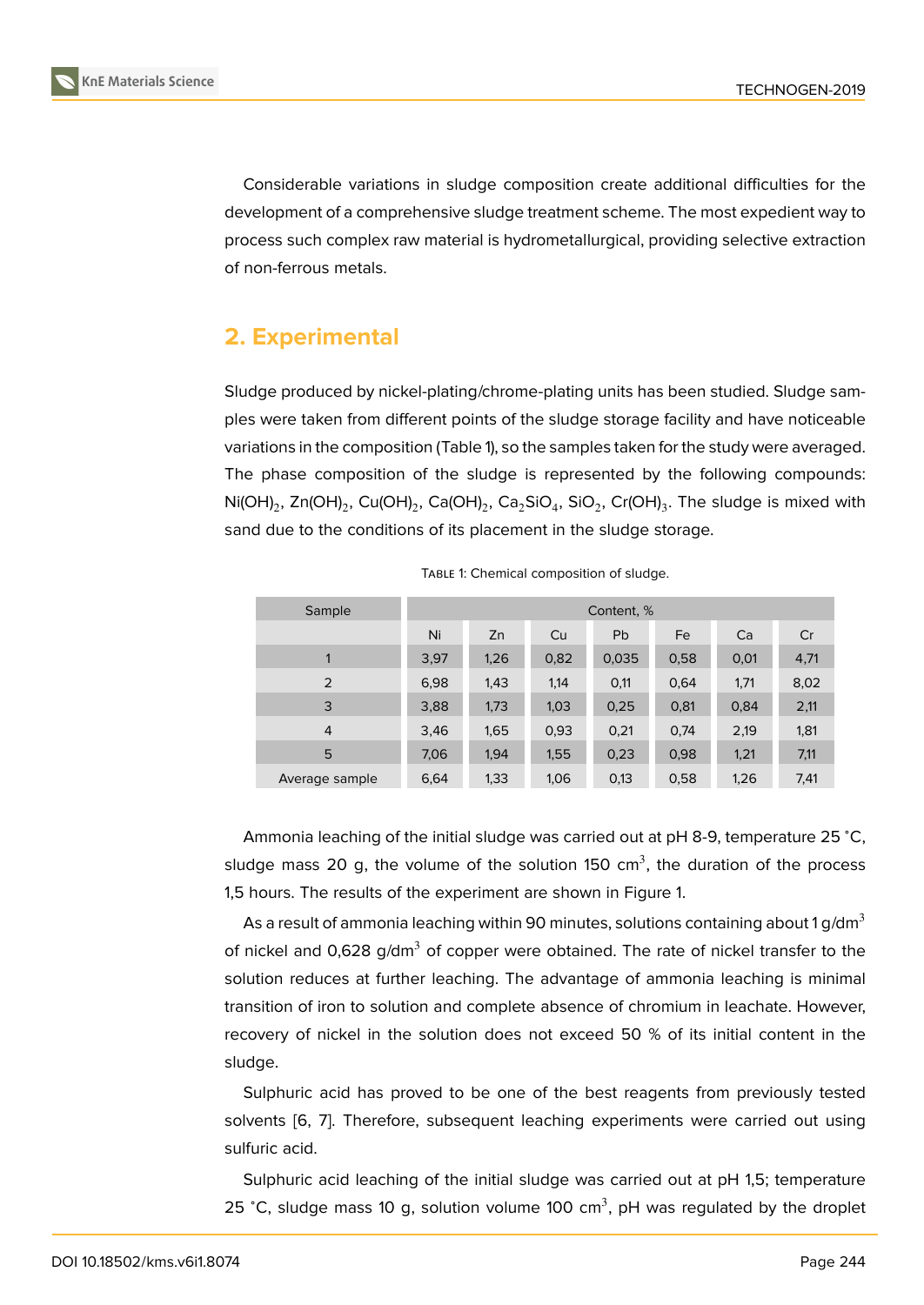

<span id="page-2-0"></span>**Figure** 1: Kinetic of sludge leaching by NH<sub>4</sub>OH.

adding of  $H_2$ SO<sub>4</sub> (1 M). Dependence of metals concentration in solution and extent of metals extraction in solution from duration of leaching is presented in Figure 2.

Nickel recovery reaches 90 % at leaching by solution of sulfuric acid during 90 minutes. The main disadvantage of sulfuric acid leaching is the lack of selectivity. Up to 80 % of chromium and up to 50 % of the iron contained in the sludge passe[s](#page-3-0) into the solution. It is necessary to solve the problem of separation of these elements at further processing of solutions.

Sorption on ion exchange resins was used to extract nickel from sulphuric acid leaching solutions. It is advisable to use a sorbent that preferable absorbs nickel at its joint presence with chromium in the solution. Based on published data, the following sorbents were selected for the tests: KU-2×8, Lewatit TP207, Purolite C104, Purolite S930.

To determine the static exchange capacity, all the ion exchangers were converted to the H<sup>+</sup>-form by washing with 1H H $_{\rm 2}$ SO<sub>4</sub>. A sample of ion exchanger (0,5 g) was brought into contact with 50 cm $^3$  of nickel (II) solution (1 g/dm $^3$ ). To determine the capacity for chromium (III), a solution with concentration of 0,63 g/dm<sup>3</sup> was used. A static exchange capacity was calculated for each ion exchanger; the results are shown in Table 2.

| <b>lonite</b>     | SEC for Ni(II), $q/q$ | SEC for Cr(III), g/g |  |  |
|-------------------|-----------------------|----------------------|--|--|
| Purolite S930     | 0,039245              | 0,0002               |  |  |
| Lewatit TP-207    | 0,040525              | 0.0001               |  |  |
| $KU$ 2 $\times$ 8 | 0,043695              | 0,0266               |  |  |
| Purolite C104     | 0,03046               | 0.0077               |  |  |

TABLE 2: Ionites static exchange capacity for nickel and chromium.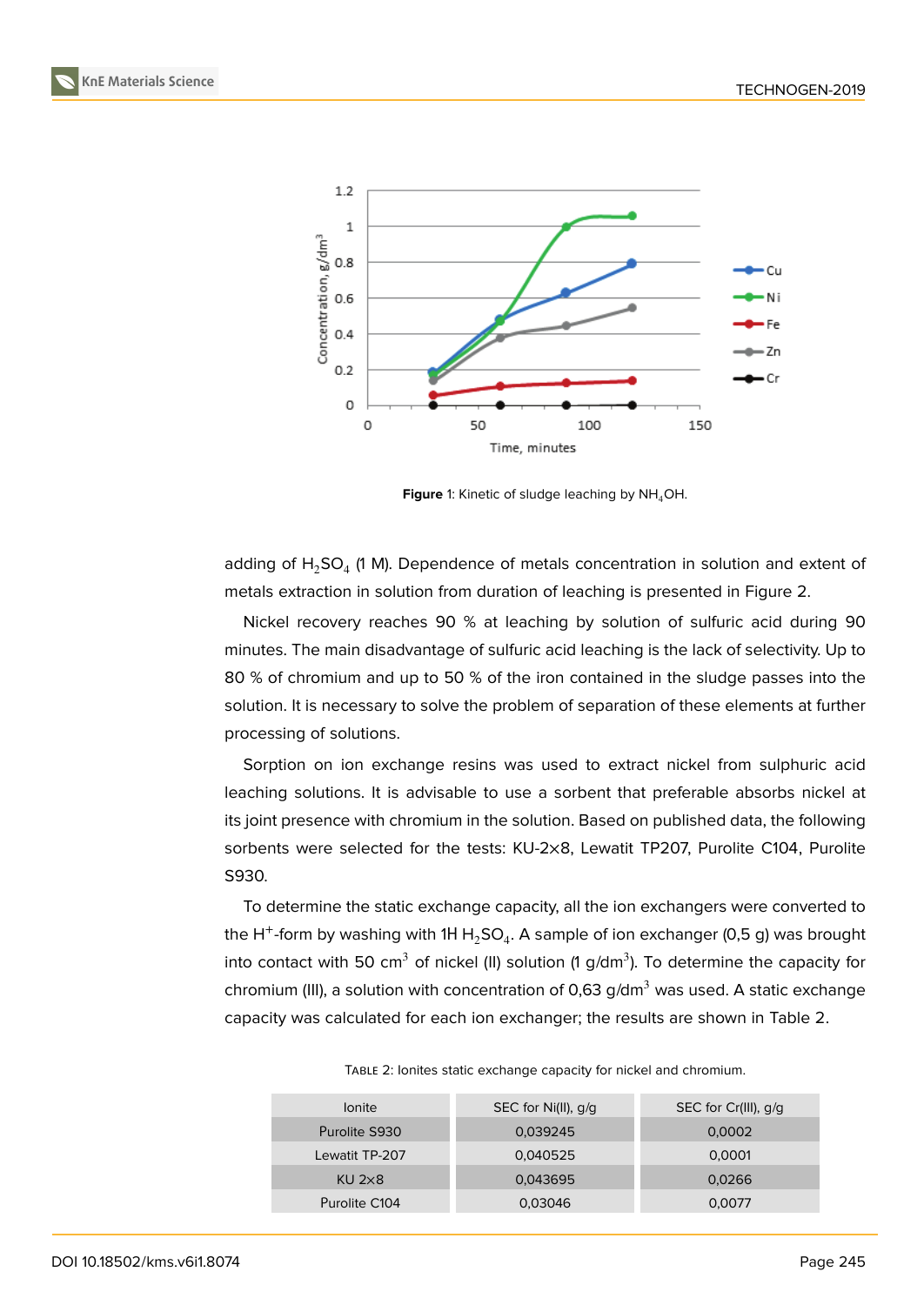



<span id="page-3-0"></span>**Figure** 2: Dependence of metals concentration in solution (a) and extent of metals extraction in solution (b) from duration of leaching.

Based on the obtained data, Lewatit TP-207 was selected as having the best indices for metal selection. Ionite Lewatit TP-207 is a weakly basic macroporous cation exchange resin with chelate groups of iminodiacetic acid. Ionite is intended for the selective removal of heavy non-ferrous metal ions from weakly acidic and slightly alkaline solutions. This ion exchanger showed a high sorption capacity with respect to nickel, but insignificant sorption of chromium when they collectively presence in solution.

The effectiveness of the sorption process strongly depends on the pH value; therefore, an experiment to study the effect of pH on the nickel sorption process was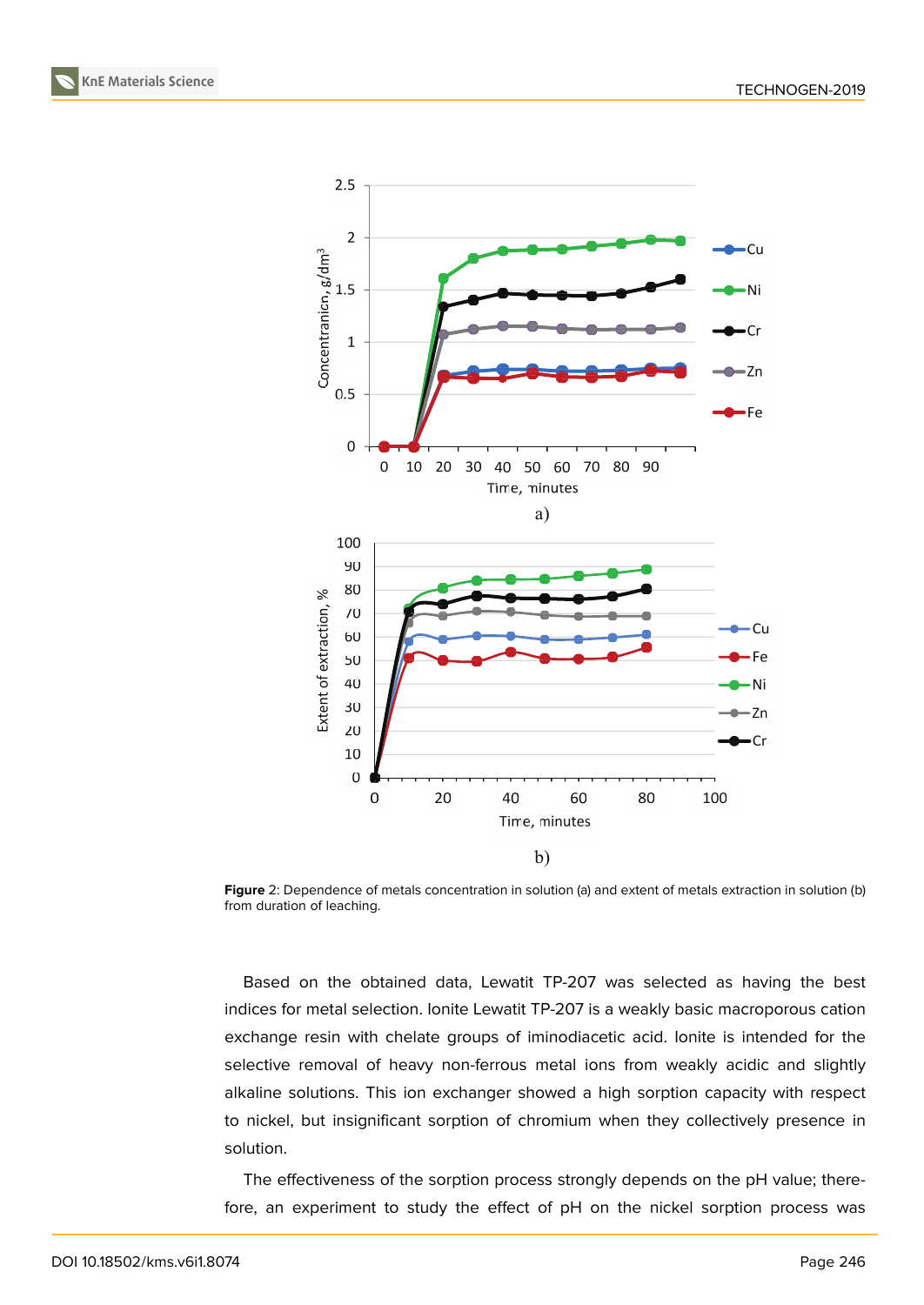conducted. At  $pH=2$ , the concentration of  $H^+$  ions in the functional groups is high and pushes metal cations into the solution due to the high degree of protonation of the functional groups, i.e. competition between  $H^+$  ions and metal cations is observed. At pH 2-4, H<sup>+</sup> ions and metal cations still completely fill the functional groups, but the latter begin to be deprotonated. At pH 7, the carboxylic acid residue of the functional group is deprotonated, and at pH 12 the iminodiacetate group is completely deprotonated (Figure 3).



Although the latter case is more favorable for the sorption of cations due to the absence of hydrogen ions in the functional groups, maximum of metal cations sorption occures at a pH value about 5.

To study the effect of pH on the sorption of nickel (II), model solutions of nickel with different pH were prepared. Samples of ion exchanger weighing 1 g in H<sup>+</sup>-form were brought into contact with the solution. Duration of sorption was 24 hours; the results are shown in Figure 4.

Obtained data shows that ion-exchange resin Lewatit TP207 has the maximum capacity for Ni (II) at pH=4-4,5. Thus, during the leaching operation, obtaining of solutions with a pH close to this value is preferable or the pH of the leachate should be adjusted.

![](_page_4_Figure_7.jpeg)

**Figure** 4: Dependence of SEC for from pH value.